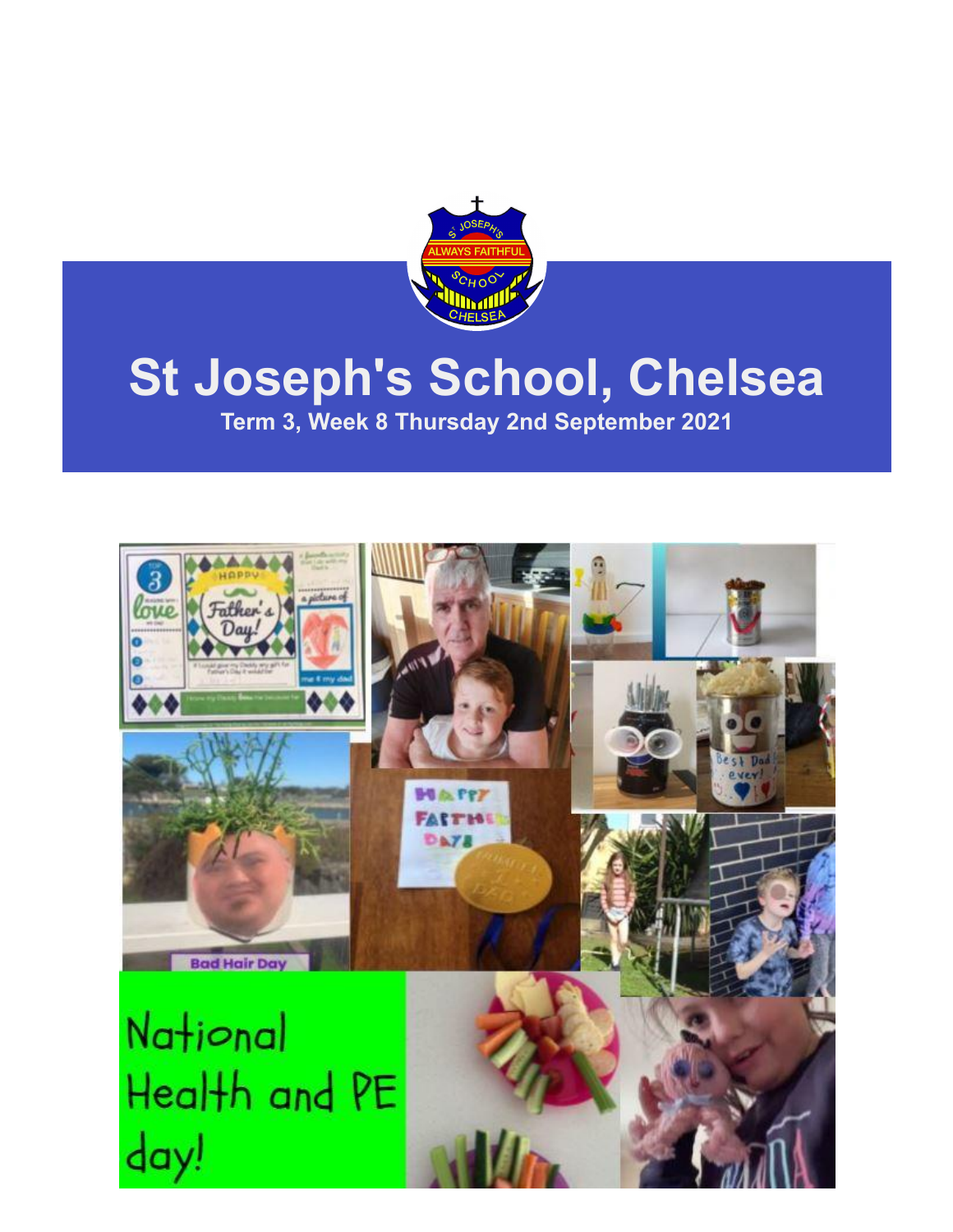Dear Families,

**Happy Father's Day** to all the fathers, stepfather's, grandfathers and significant others for this Sunday. Yesterday I sent home a letter regarding father's and father's day coming up. It is attached below if you missed it.

Congratulations on your perseverance and all you are doing to support your child's learning with teacher and LSO support. The announcement yesterday of the continuation of the lockdown and remote learning doesn't come as a big surprise. The staff have however been preparing for this possibility. While not desirable staff have been talking about the different ways we can keep the children engaged and support parents.

If you are running out of workbooks in Prep to Year 6 we have them available from the office. Just pop up to school and we can give you one. If you need a device please come and collect one. The Prep packs are currently available for pick up at the Argyle Avenue entrance for weeks 9 and 10.

We continue to encourage all children to follow the online expectations being cameras on, microphones off unless directed in all classes. See the outlined Online Expectations attached. If you could read and go through with your child that would be great.

Keep checking your email and seesaw notifications for updates on google meets and learning arrangements for each day.

**Next Wednesday the 8th September will be a school closure day** as the staff gather remotely to prepare for term 4 which will hopefully be Face to Face. This means there will be no supervision for children at school. We apologise for the short notice but due to the demands on and health and wellbeing of the staff we feel that this is a necessary step to take.

Next Friday 10th September we will be having our annual footy day. We encourage all the children to dress in their favourite footy colours and join us for our footy assembly at 2.20pm.

Next Tuesday at 8.30am the 7th September we will open the bookings for online Learning Conferences in Week 10. Logon to [www.schoolinterviews.com.au](http://y8csck80.r.ap-southeast-2.awstrack.me/L0/http:%2F%2Fwww.schoolinterviews.com.au/1/0108017ba4da2193-ac65a9f1-6076-490e-be59-3597957f16fa-000000/lJZW5Brwny0Ol37V7E9H6GVPFDg=14) using the code **5w8cn.** Details below.

If you require your child to be at school and either Category A or B below please complete this form. Especially for tomorrow Friday 3rd September.

### **[Attendance Form Friday 3rd September -Friday 10th September](https://y8csck80.r.ap-southeast-2.awstrack.me/L0/https:%2F%2Fforms.gle%2F3rBkHaeTUbTXQDDE8/1/0108017ba4da2193-ac65a9f1-6076-490e-be59-3597957f16fa-000000/wdcwH9gSYC5btFa6nlwdN4TAWT0=14)**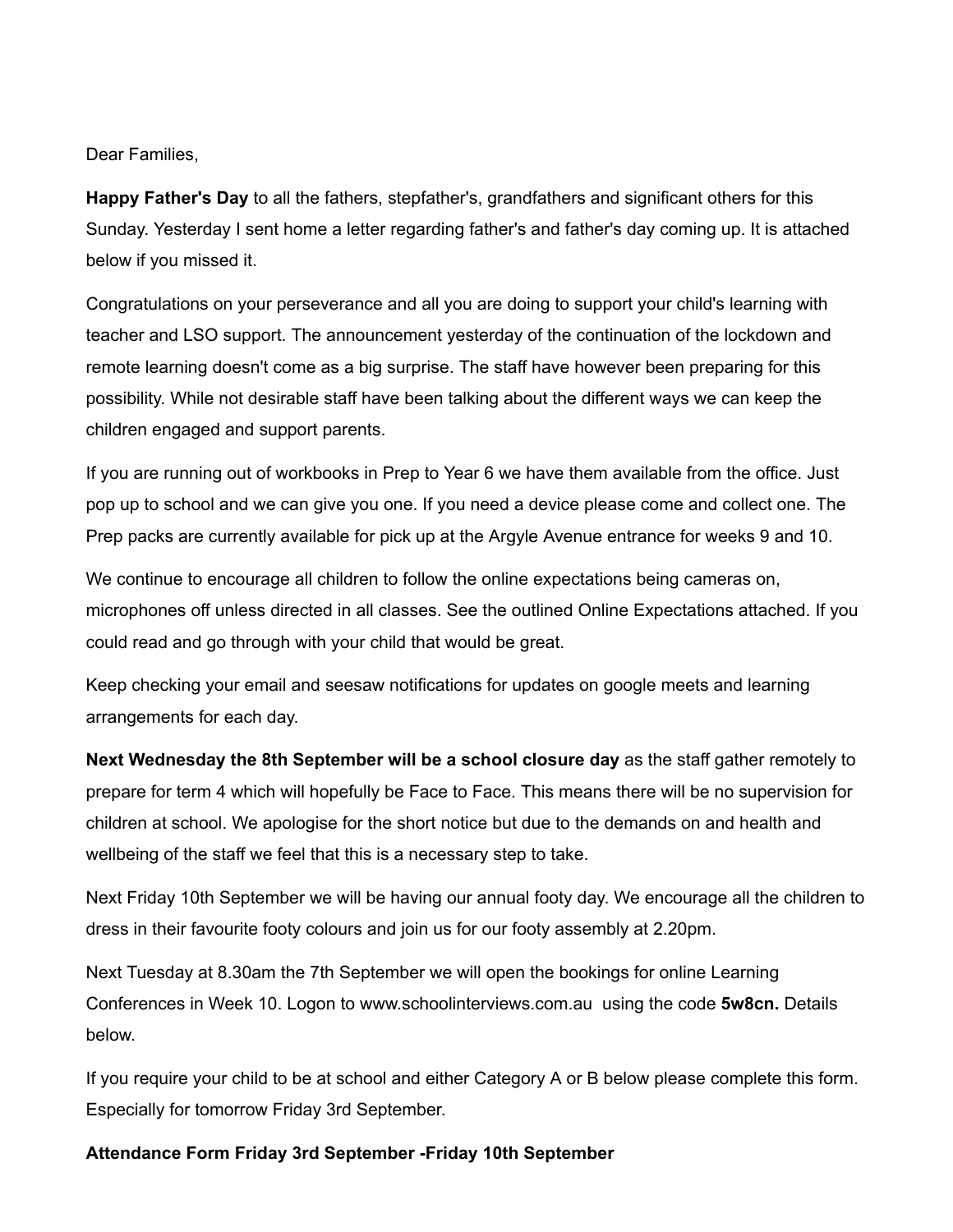**Permits for onsite supervision** Parents and carers will only be able to request onsite supervision at school for their children in the below categories.

**Category A (Permits Required)** Children where both parents and/or carers are considered authorised workers who cannot work from home, work for an authorised provider and where no other supervision arrangements can be made.

Where there are two parents/carers, both must be authorised workers, working outside the home for their children to be eligible for onsite provision at school.

For single parents/carers, the authorised worker must be working outside the home for their children to be eligible for onsite provision at school.

An authorised worker permit is now required for parents in regional Victoria requesting onsite supervision for their child/ren under Category A as an authorised worker.

In rare circumstances, a parent/carer does not need a worker permit. This includes people employed in law enforcement, emergency services or health care workers who carry employer-issued photographic identification. More information is available at Authorised provider and authorised worker permit.

**Category B** Children experiencing vulnerability, including:

- in out-of-home care
- deemed vulnerable by a government agency, funded family or family violence service, and assessed as requiring education and care outside the family homeidentified by a school or early childhood service as vulnerable (including via referral from a government agency, or funded family or family violence service, homeless or youth justice service or mental health or other health service)
- where a parent/carer indicates that a student with a disability is vulnerable because they cannot learn from home, and/or informs the school the student is vulnerable due to family stress, the school must provide on-site supervision for that student.
- An authorised worker permit is not required for accessing onsite supervision under Category B. Take Care and Keep Safe

### Gavan

### **Scholastic Bookclub**

We have been unable to send the catalogue home with your child but please continue to support Scholastic Bookclub via the link below. Families have the opportunity to ordline online and delivered to the school or delivered to home.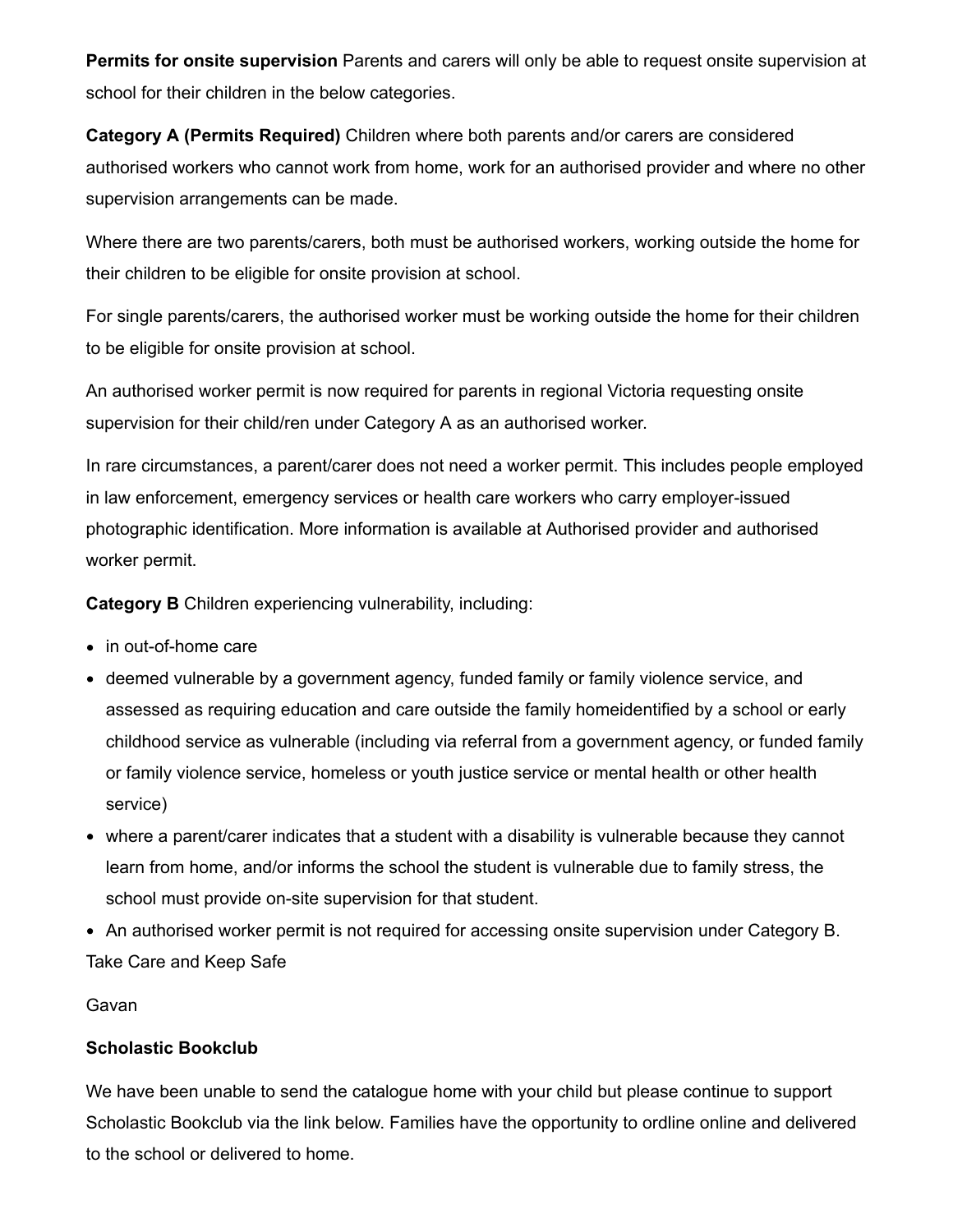If you would like to order please go to the Scholastic Bookclub website and order online,

Issue 6 will stay open until next Wednesday. If you choose to have the books delivered to school [they will be sent home with your child when we return. Please click on the link:](https://www.scholastic.com.au/media/6421/bc621web.pdf) Scholastic Catalogue Issue 6

Take Care and Keep Safe

Gavan

## **Father's Day**

Many Australians observe Father's Day on the first Sunday of September.

This year, Sunday the 5th of September, will be a day for people to show their love and appreciation for fathers and father figures, which may include significant males and females.

We firstly want to honour and celebrate each and every father for all that you are and the contributions that you continue to make not only to your family, but also the community at St. Joseph's. We are very grateful for all that you do and wish you a great Father's Day!

Whilst Father's Day is usually an occasion for children, and their families, to celebrate the important father figures in their life, we would also like to acknowledge that for some, these celebrations can trigger different emotional reactions such as sadness, anger and confusion, especially when a father or significant other is absent. This might be due to different reasons such as a death or residing elsewhere. This day can also be especially challenging for fathers themselves due to their own experiences of grief and loss.

For many of us, this year is likely to be particularly challenging, as the restrictions related to COVID-19 will likely limit our ability to connect with our loved ones in the way that we would have liked. For others, it might bring up more intense and deep human emotions, as the day is associated with other significant life experiences.

We are especially mindful of a family in the foundation year level who is grieving a loved one on this special occasion and we keep them in our thoughts and prayers. This also extends to other students and members of our school community who have been affected by the loss of a loved one.

We would also like to take this opportunity to let you know that the teachers, school leadership and wellbeing team, which includes a school counsellor, are always here to provide any help or support. If you have any questions or concerns about any of the above, or would like to seek further clarification, we encourage you to contact your child's class teacher.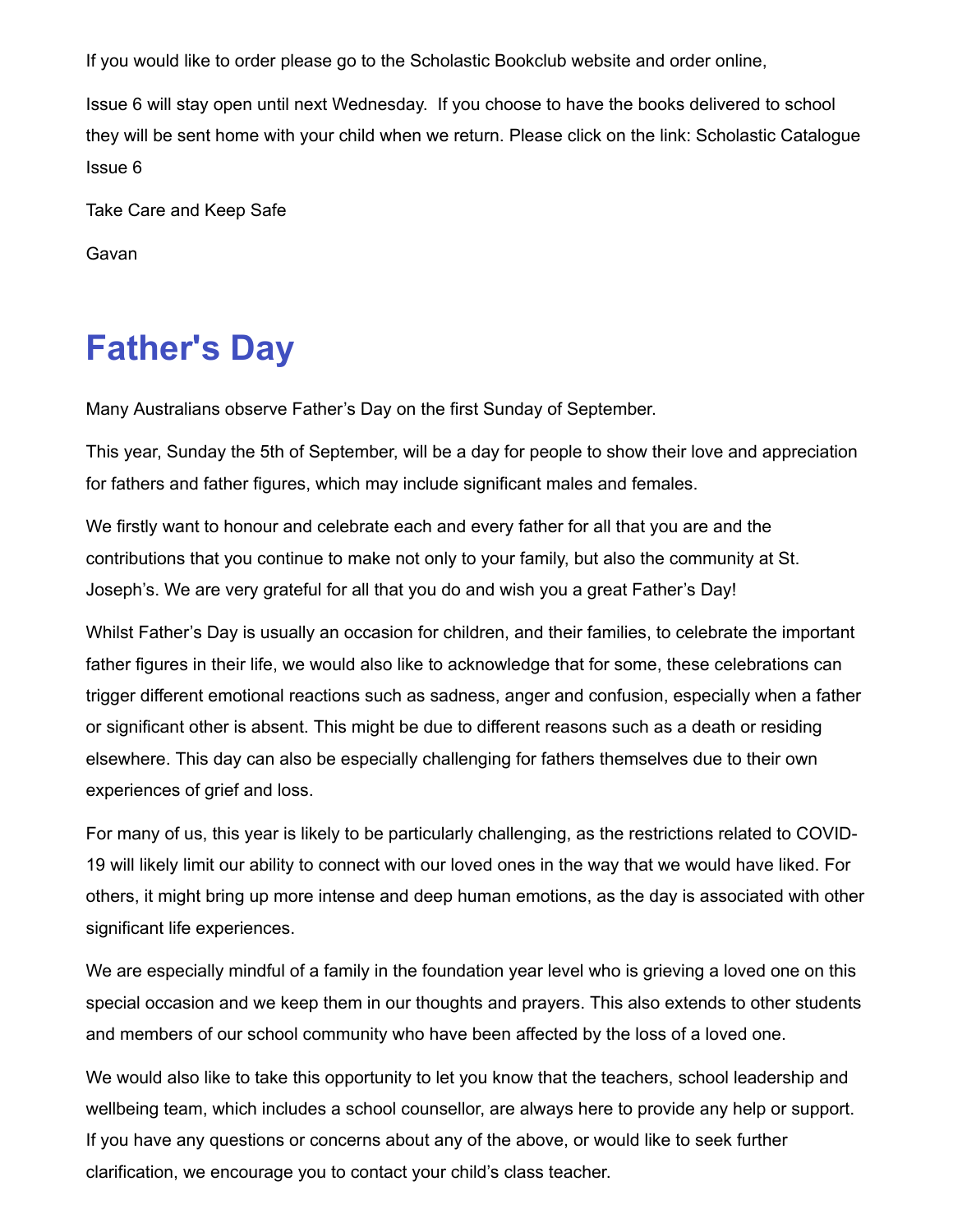We have also listed additional confidential support services if you would like to reach out for support.

| Service                    | <b>Description</b>                                                                                                                                              | Contact                                           |
|----------------------------|-----------------------------------------------------------------------------------------------------------------------------------------------------------------|---------------------------------------------------|
| Lifeline                   | 24-hour crisis support and suicide prevention service                                                                                                           | 13 11 14                                          |
|                            | Lifeline Text Open 12pm to 2am (AEST), 7 days a week                                                                                                            | 0477 13 11 14                                     |
| Lifeline<br>webchat        | Open 12pm to 2am (AEST), 7 days a week                                                                                                                          | https://www.lifeline.org.au/crisis-<br>chat/      |
|                            | A free, private and confidential, telephone and online<br>Kids Helpline counselling service specifically for young people aged 1800 55 1800<br>between 5 and 25 |                                                   |
| Headspace                  | Free online and telephone service that supports young<br>people aged between 12 and 25 and their families<br>going through a tough time.                        | 1800 650 890                                      |
| Griefline                  | Phone counselling for anyone who is experiencing<br>grief, loss, trauma and associated feelings                                                                 | 1300 845 745                                      |
| Parentline<br>Victoria     | Phone counselling for parents and carers of children<br>from birth to 18 years                                                                                  | 13 22 89                                          |
| Australia                  | Relationships A provider of relationship support services for<br>individuals, families and communities                                                          | 1300 364 277                                      |
| <b>Beyond Blue</b>         | Provides brief support, information and advice, and<br>points you in the right direction                                                                        | 1300 22 4636                                      |
| <b>Beyond Blue</b><br>chat | Open 1pm to midnight (AEST), 7 days a week                                                                                                                      | https://online.beyondblue.org.au<br>/#/chat/start |
| Mensline                   | A telephone and online support, information and<br>referral service, for Australian men.                                                                        | 1300 78 99 78                                     |
|                            | Open 24 hours a day, 7 days a week                                                                                                                              |                                                   |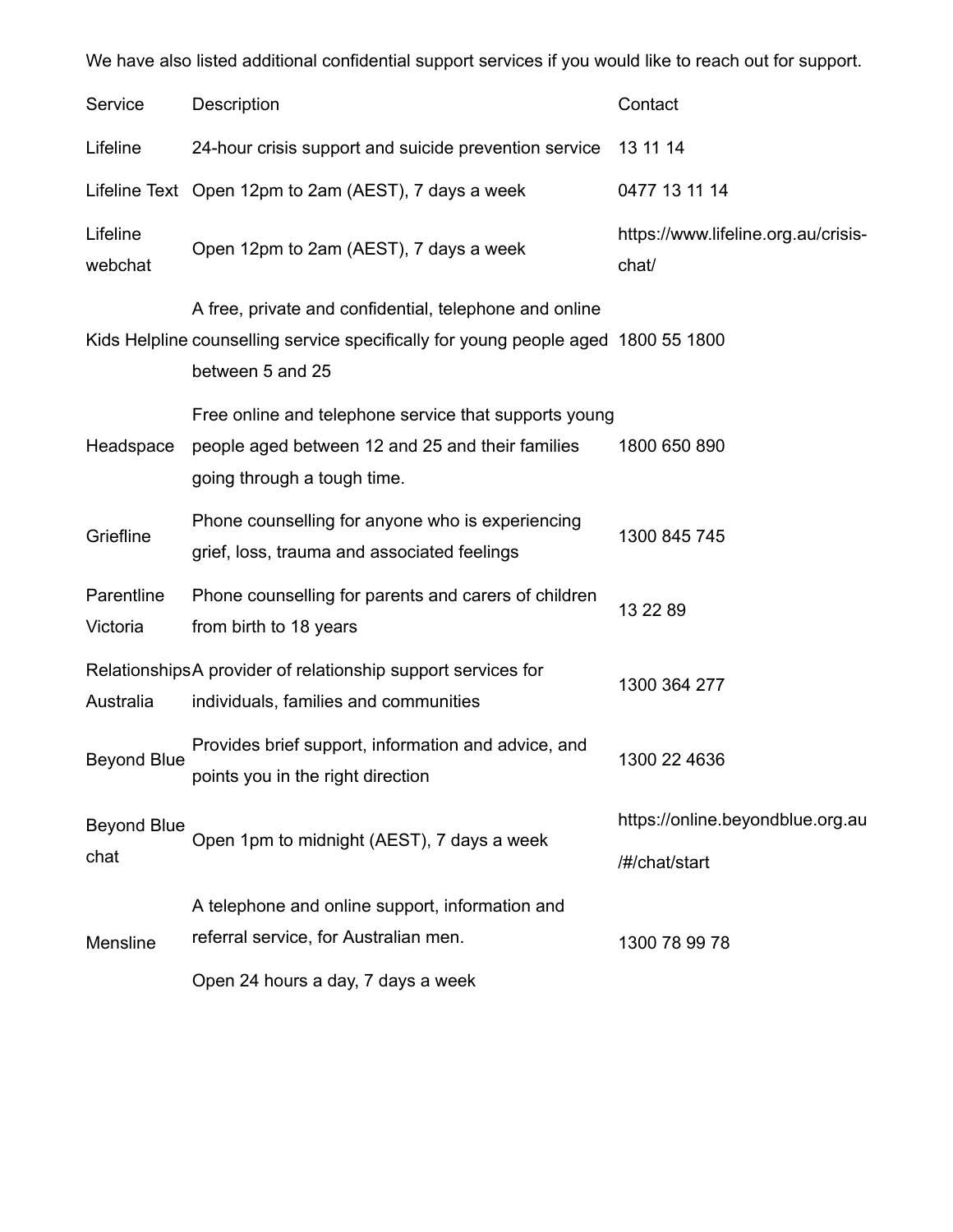

# **Learning Conferences 2021**

Term 3 Learning Conferences will be in week 9.

Mon 13th Sep - Thurs 16th Sep between 12-7.00pm.

**When you click finish your online link and time will be emailed to you.**

**[Download](https://enewsletter.coralcommunities.com/download?file=/file_module/22769/file_download_22769_9290751532.pdf)**

### **ST JOSEPH'S POSITIVE BEHAVIOUR FOR Learning VALUE MATRIX - ONLINE SECTION**



| Values         | Online                                                                                                                                                                                                                                                |  |
|----------------|-------------------------------------------------------------------------------------------------------------------------------------------------------------------------------------------------------------------------------------------------------|--|
| Safety         | I ask a trusted adult for help<br>I follow the Acceptable Use Policy<br>I keep my password private                                                                                                                                                    |  |
| Respect        | I follow the instructions of trusted adults<br>I follow the Acceptable Use Policy<br>I speak and act kindly<br>I take care of property                                                                                                                |  |
| Responsibility | I follow the instructions of trusted adults<br>I follow the Acceptable Use Policy<br>I keep my password private<br>I take care of property<br>I stay on task.<br>I work to the best of my ability<br>I tell an adult if I need help solving a problem |  |



**Click on the above link to see what PBL means to us....**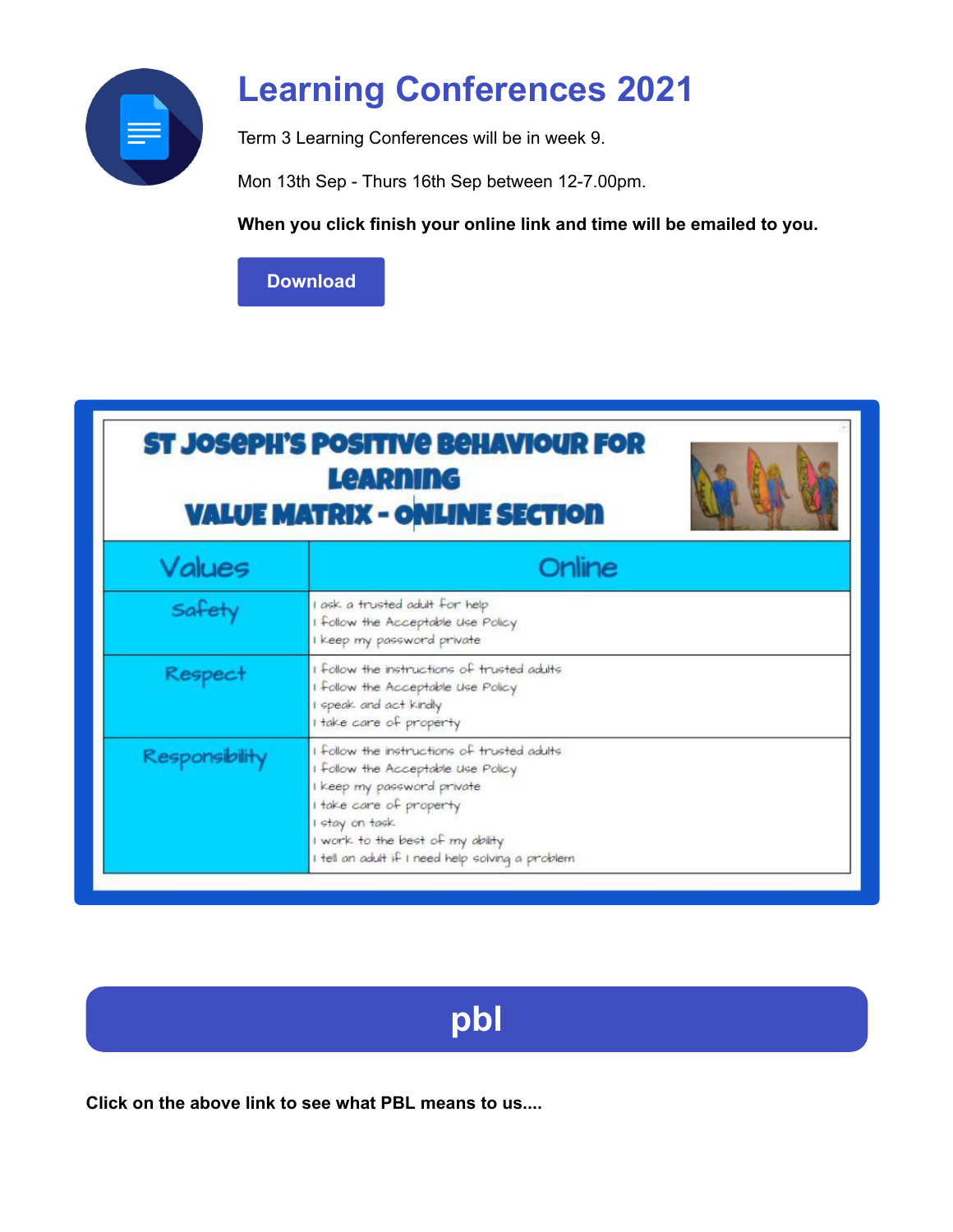

# **Nutrition for women's health - Live webinar**

In support of Women's Health Week, Clarinda and Patterson Lakes Community Centres are hosting a free 60-minute webinar with nutritionist, Elly Mclean on Wednesday, 8 September 2021 at 1:00pm. Click on the download button for more information.

### **[Download](https://enewsletter.coralcommunities.com/download?file=/file_module/22769/file_download_22769_6429548356.pdf)**



### **Upcoming FREE webinar - Taming digital distractions 8th September at 8pm**

Our school has a membership with Parenting Ideas, one of Australia's most trusted sources of parenting education and support. As part of this membership, all the parents in this school community can attend some fantastic webinars in

2021 at no cost. We're pleased to let you know about an upcoming webinar.Taming digital distractionsTechnology is an integral part of life for our children – it's the portal for their leisure, learning and connection. However, digital technologies can also disrupt a child's focus, put a dent in their learning and compromise their wellbeing. In this webinar, Dr Kristy Goodwin helps parents and carers understand why children and adolescents are vulnerable to digital distractions. She provides science-backed solutions to help kids and teens develop healthy digital behaviours so that they can focus, learn and thrive online.

**Please hit the download button.**

### **[Download](https://enewsletter.coralcommunities.com/download?file=/file_module/22615/file_download_22615_7153598614.pdf)**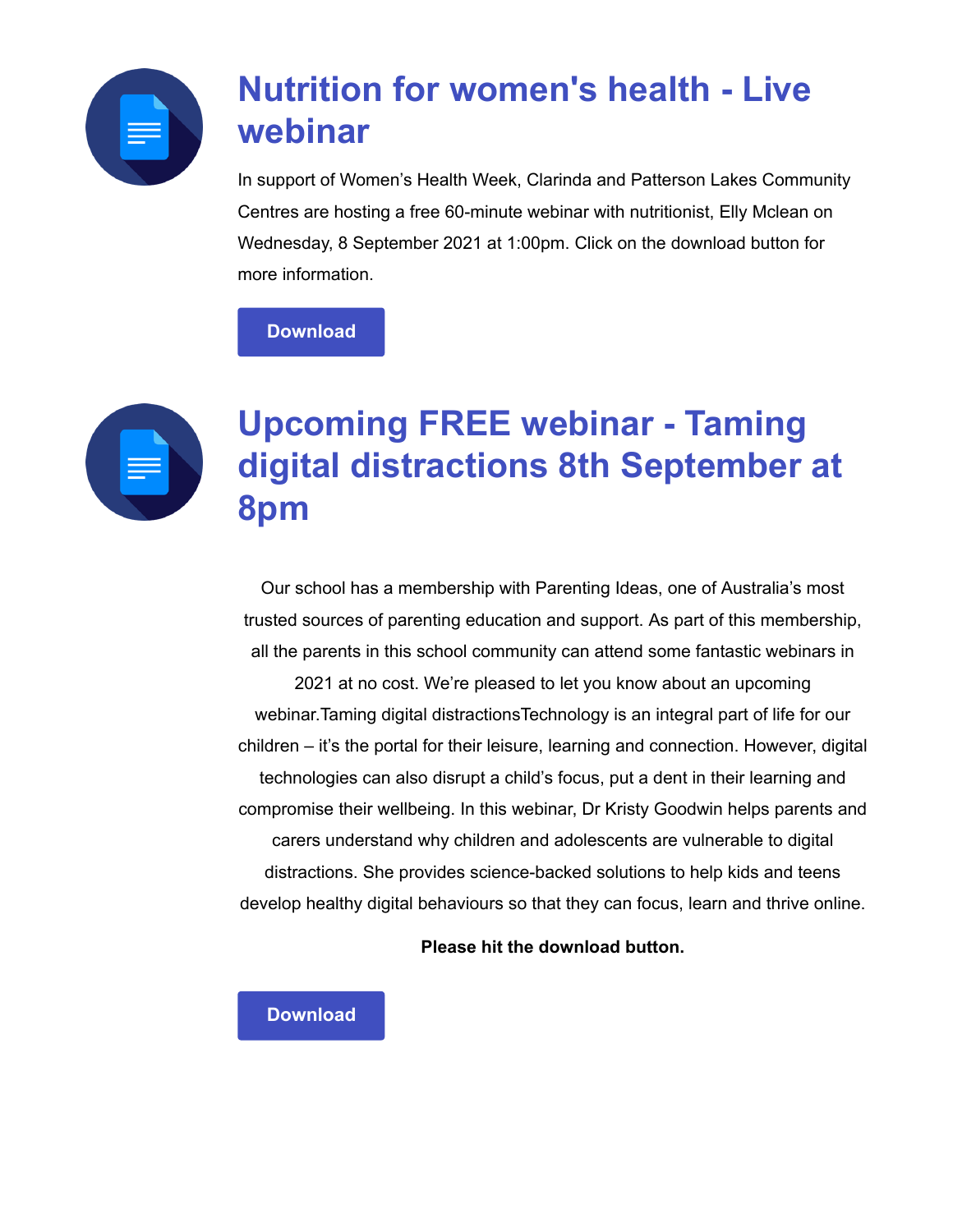

### **Longbeach Place Community News....**

Click on the download button for local community news.

**[Download](https://enewsletter.coralcommunities.com/download?file=/file_module/22769/file_download_22769_6929056892.pdf)**

### **Sex Ed 4 Schools -NOW Wednesday 15th Sep ONLINE**



#### **Family Programs**

Cath McCallig is delighted to offer her Family Program to Primary School Communities. Cath has worked in schools as a teacher, theatre in education presenter, and more recently, as a sexuality educator with Family Life Victoria. Cath is now branching out on her own and offering both Family Evenings and School Programs. With four children of her own, Cath understands and fully support the role families have in the sexuality education of children.

Below is a quick run down of what is covered over the 2 sessions of the Family Program. These sessions are attended by children and their adult(s) and are an opportunity to discuss the topics listed. The sessions are designed to be fun and informal. Families can choose to attend one or both sessions. Parents know their children best, and so are encouraged to attend the session(s) that are most suitable for their child. Each session runs for an hour with a 15 minute break in between.

#### **Session 1 Families, Bodies and Babies.**

\*Ideas of what makes a family are shared.

\*Similarities and differences in male and female bodies are looked at. \*Body parts are named and the term 'private parts' discussed as a lead-in to keeping ourselves safe.

\*Conception, foetal development and birth are discussed. This will include a brief and basic explanation of sexual intercourse.

#### **Session 2**

**Puberty: Growing and Changing** 

\*The Who , What, When and Why of Puberty (including the pituitary gland and hormones).

\*A quick recap of body parts and their names for those who didn't attend Session 1

\*The physical, social and emotional changes of puberty are discussed allowing time for students to talk with their attending adult(s) about management strategies.

\*The gender specific changes are explained and again, students have the opportunity to discuss management with their adults.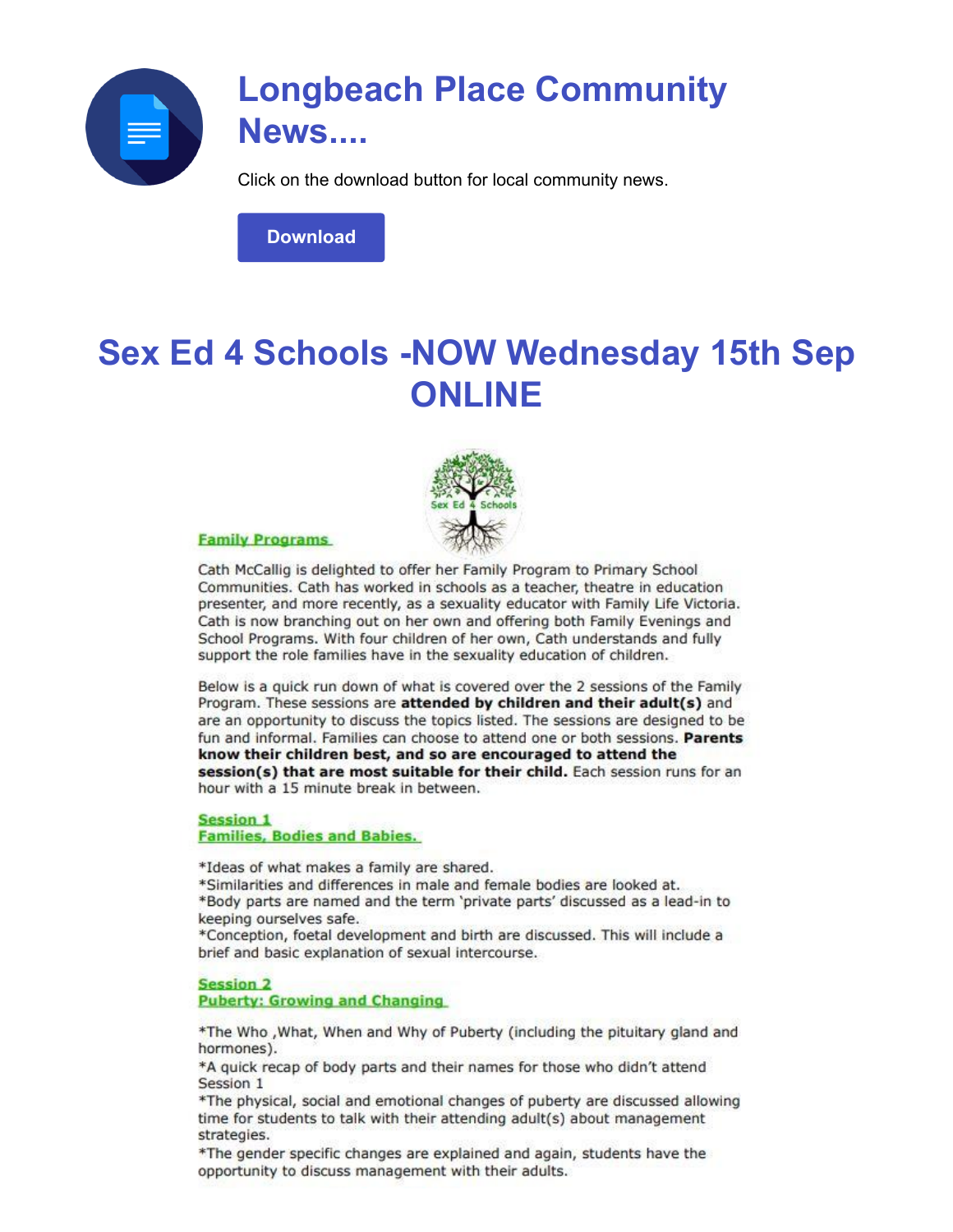If you have any queries, please feel free to contact: **Cath McCallig Sexuality and Protective Behaviours Educator Sex Ed 4 Schools** cath.mccallig@gmail.com



## **Dad and Kids deadline extension - 10 spots left**





**Dad's and Kid's Camp - Please click for details on how to book**

**[Download](https://enewsletter.coralcommunities.com/download?file=/file_module/21584/file_download_21584_2039268498.pdf)**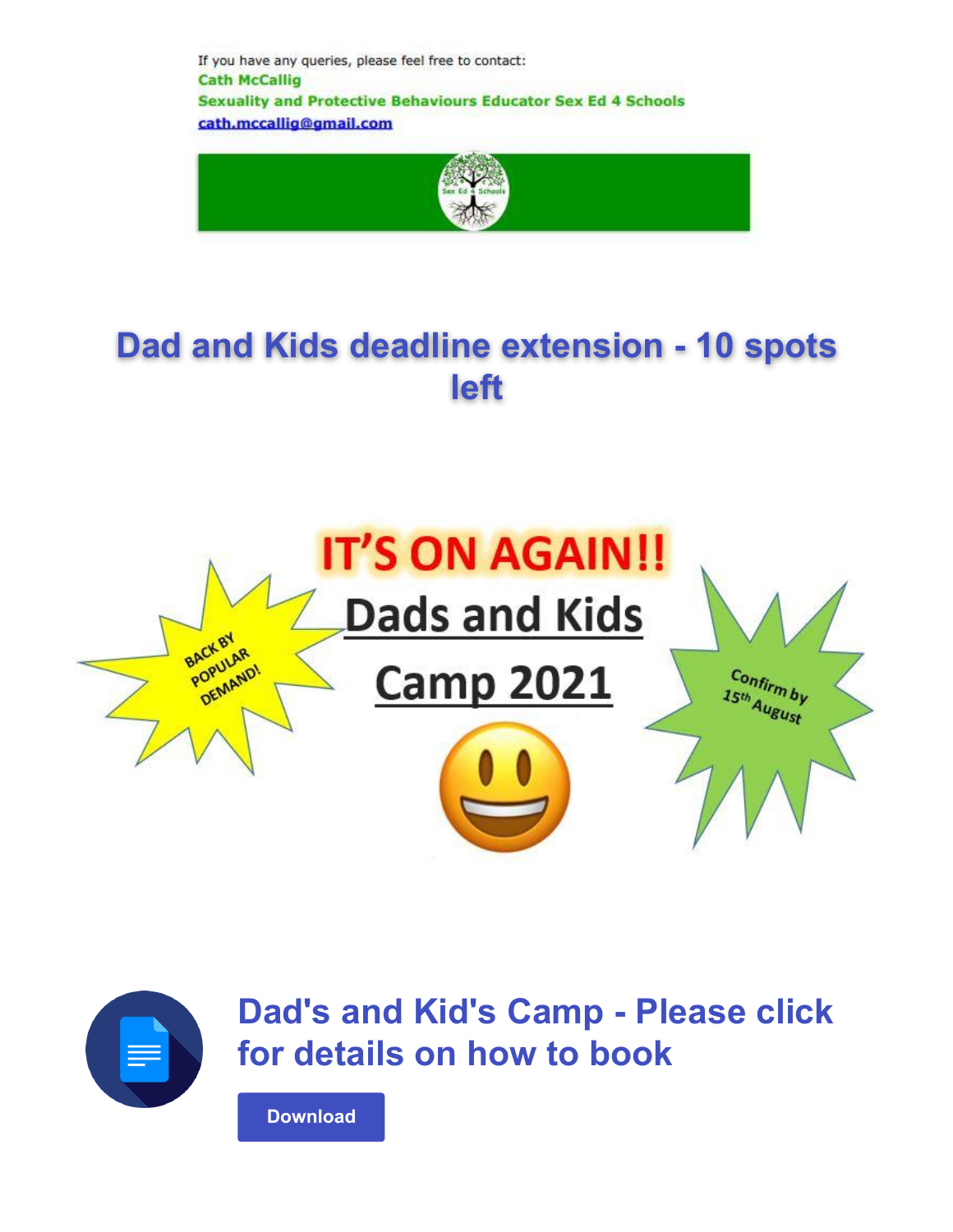

### **In praise of fathers: the place of the moden dad....**

#### Michael Grose

Fatherhood has been transformed from the breadwinner and disciplinarian role of the past to a far more complex framework. Here's how:

#### **Diversity rules**

A look at different cultures even within our shores shows there's no one 'right way' to be a dad. Fathers have a strong biological urge to ensure their children's survival, which drives dads to be protective, some to have high expectations and others to promote self-sufficiency. Fathers may differ in how they parent, but ultimately, we all belong to the same valued club. Fathers almost universally want what's best for their child.

### **Recognising dads**

Being a dad is not given the same attention as motherhood. The parenting advice industry is often skewed toward mothers as the direct or primary carers. The lack of recognition can also at times be seen in the mental health field. It's now recognised that men experience heightened anxiety at all stages of fatherhood, however, most simply suffer in silence because 'that's what men do.' The recent advances in mental health promotion still have some way to go when it comes to fathers.

### **Playtime is crucial**

Fathers have long been seen as the kings of play. Science now shows that play is a critical part of the fathering toolkit. Whether it's engaging in rough and tumble play with toddlers, sharing pizza night with primary-school kids or laughing with teens over the latest cat video, dads bond best with their children through play. Oxytocin, the bonding chemical that

by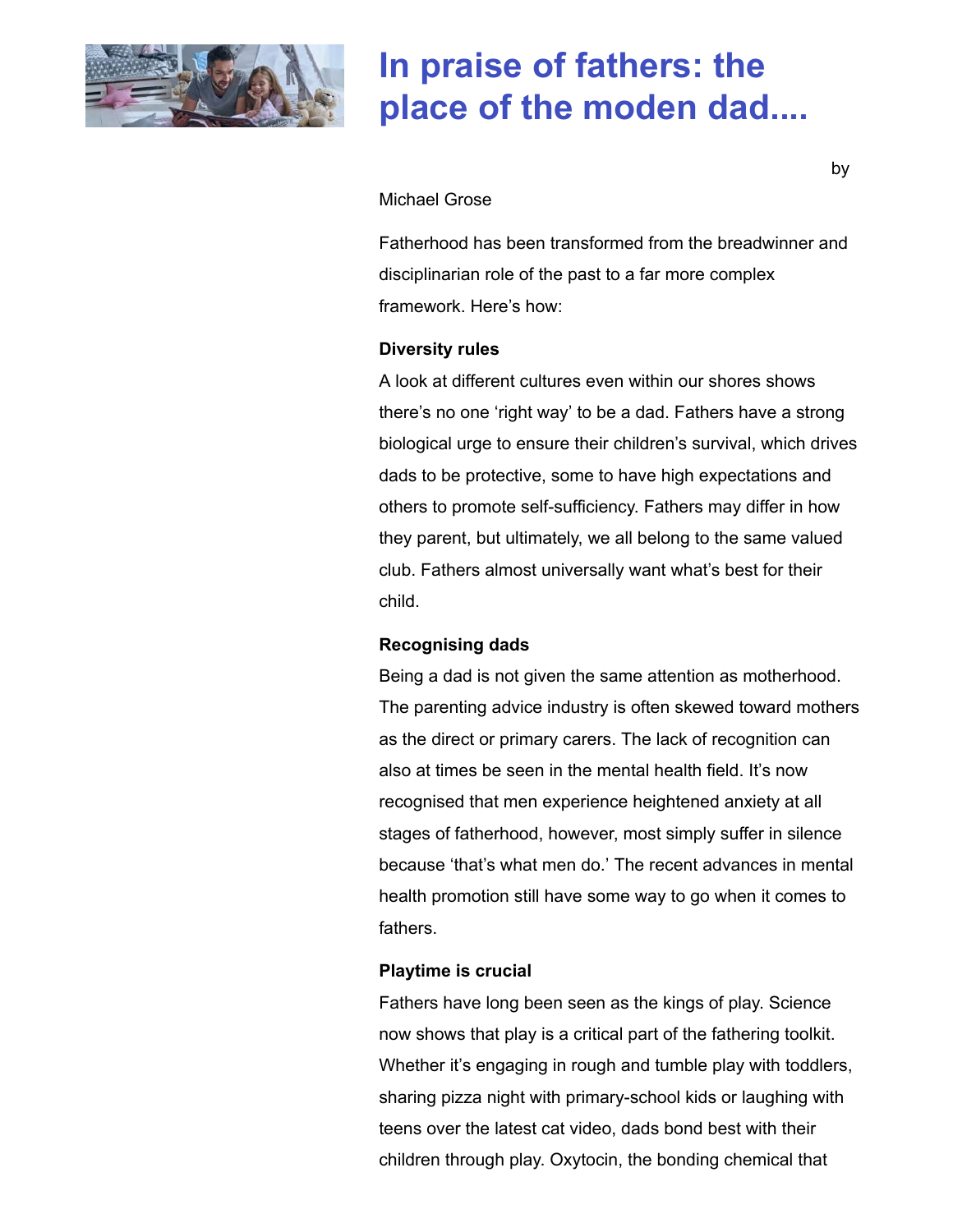promotes strong relationships is released most intensely for men when playing with kids. On the other hand, oxytocin spikes for women are prompted by affectionate activities such as stroking, cuddling and talking softly to kids. Activity is at the heart of effective fathering as it's through play that many men do their best fathering work.

#### **Part of team parent**

'I wish my partner raised children like me' is a common parent comment. While usually uttered out of sheer frustration this comment misses the point that evolution dislikes duplication. Put simply, if one parent is the disciplinarian the family doesn't need another. Better for the other parent to focus on nurturing, teaching or arranging daily timetables. In busy families it's better to ensure all the parenting bases are covered rather than duplicating roles and leaving out important functions. Working together as one part of team will ensure that most of the needs of a child are met. Alternatively, if you are parenting a child on your own stay connected with other families and reach out for assistance when required.

### **The school of dad**

Traditionally, fathers have been heavily linked with children's learning, but not necessarily of an academic kind. The reinforcement of values, real-world problem-solving and teaching for self-sufficiency have been the usual domain of dads. Recent studies show that dads can also positively impact their children's academic achievement, but in different ways to mothers. While mothers are more likely to be involved in at home learning activities such as hearing children read and supervising homework, fathers are more likely to positively impact their children's attitude to learning. According to American educational researcher William Jeynes, dads focus more (than mothers) on moulding and modelling correct mindsets and behaviours, which provide the foundation upon which children and teens can build their academic journeys. It's this bigger picture focus where fathers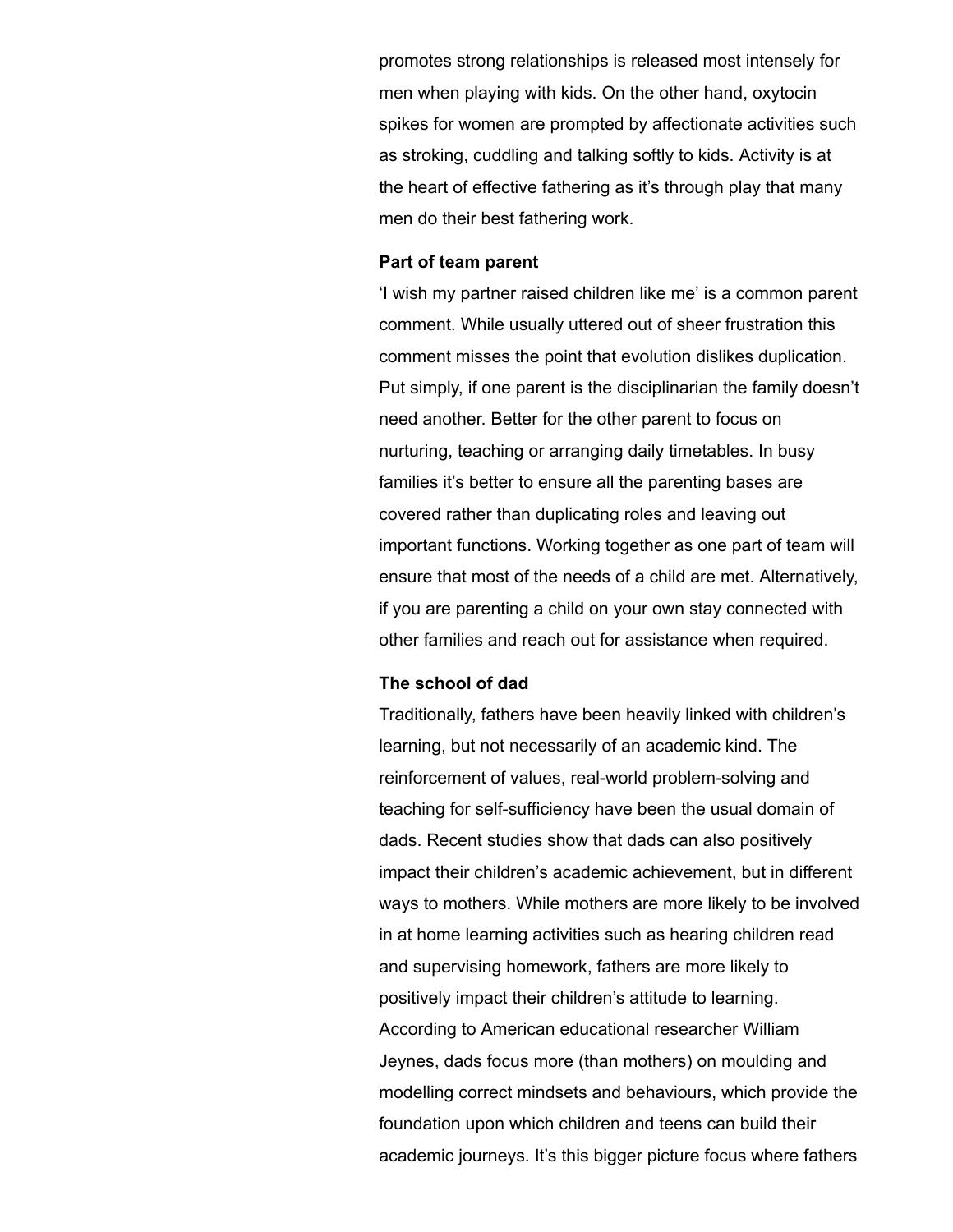can do their best work, particularly changing boys' attitudes to women and giving their daughters the confidence to stand up and be heard.

#### **Dads and kids' development**

If a father wants to positively influence children and teenagers, it's important to ensure that their relationship is warm and supportive. While this may be at odds with men's natural tendency to push children's developmental boundaries, fathers should lean on their well defined ability to relate to their kids through play. As Australian educational leader Dr. Tim Hawkes noted in his book "Ten conversations you should have with your son" dads who engage in banter and fun are better placed to discuss issues of real substance with their children.

#### **Dads and resilience**

Fathers who promote children's self-sufficiency are well placed to develop resilience in their children. In fact, a key role for modern fathers is to ensure, as part of team parent, that their children can confront and overcome the hardships, frustrations and difficulties that life throws at them. This is done less by adopting tough, hard-nosed tactics, and instead allowing kids to take physical and emotional risks in the knowledge that they can return to a warm and secure base.

#### **Dad is a social role**

With children growing up in step, adaptive, single parent and same sex families fatherhood has become less a biological and more a social role. As society changes and assisted parenting techniques continue to advance, whoever answers to father takes on importance in a child's life. This is not denying the rights of a biological father, but rather acknowledges that for many children the person who shows up whether stepfather, relative or family friend, or even a single parent doing both roles, is the social father for a child.

**In closing**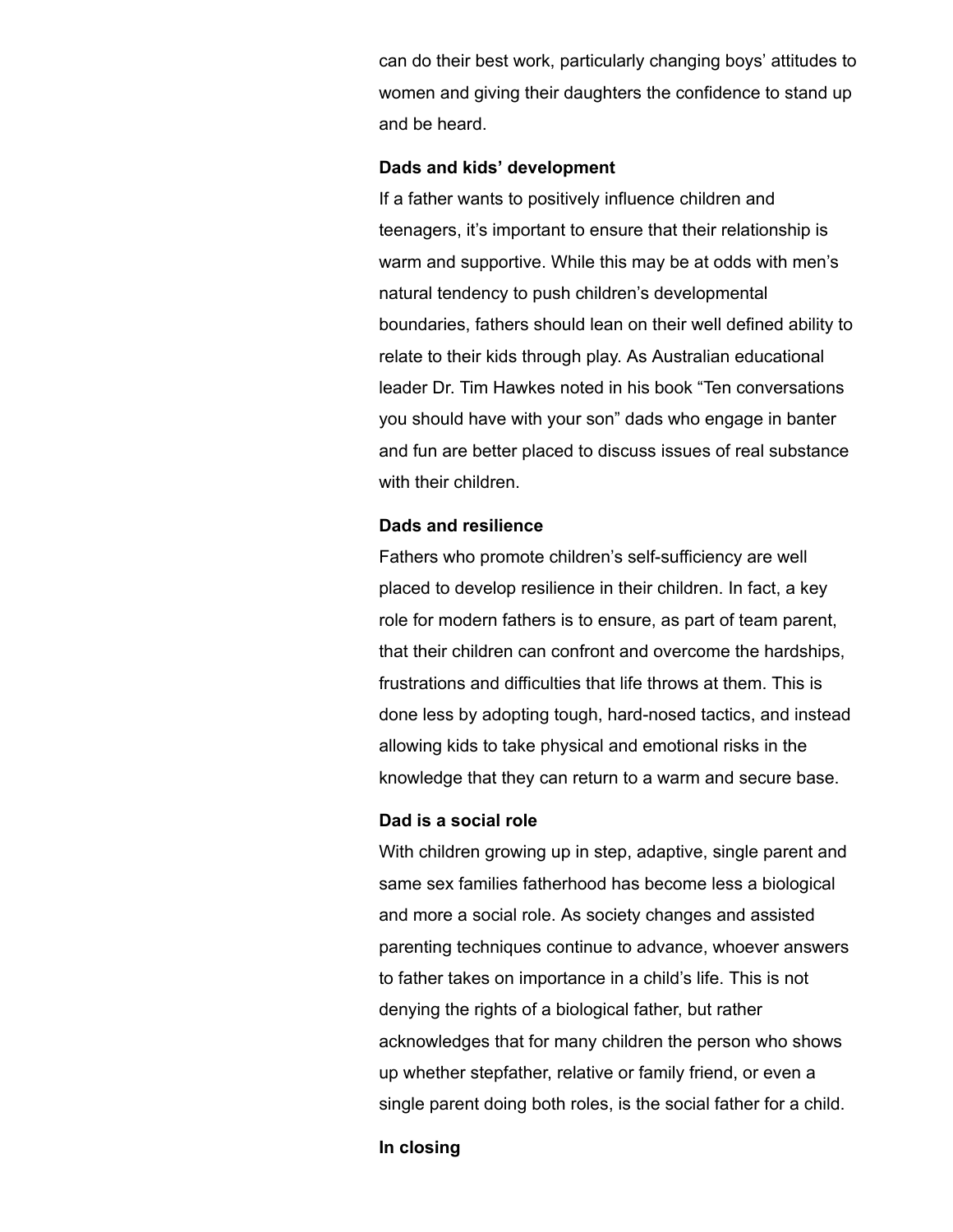As society changes the role of fathers is also shifting as well. While the place of a father in a child's life has always been important, there's never been a greater need for fathers to be supported in their role and to widen our view of what it is to be a dad.

### **Community News**



## **2021 Term Dates (red indicates additions/changes)**

Week 9

Fri 10th Sep - 2.20pm Footy assembly

Week 10

Mon 13th Sep - Learning Conference Online 12-7.00pm

Tues 14th Sep - Learning Conference Online 12-7.00pm